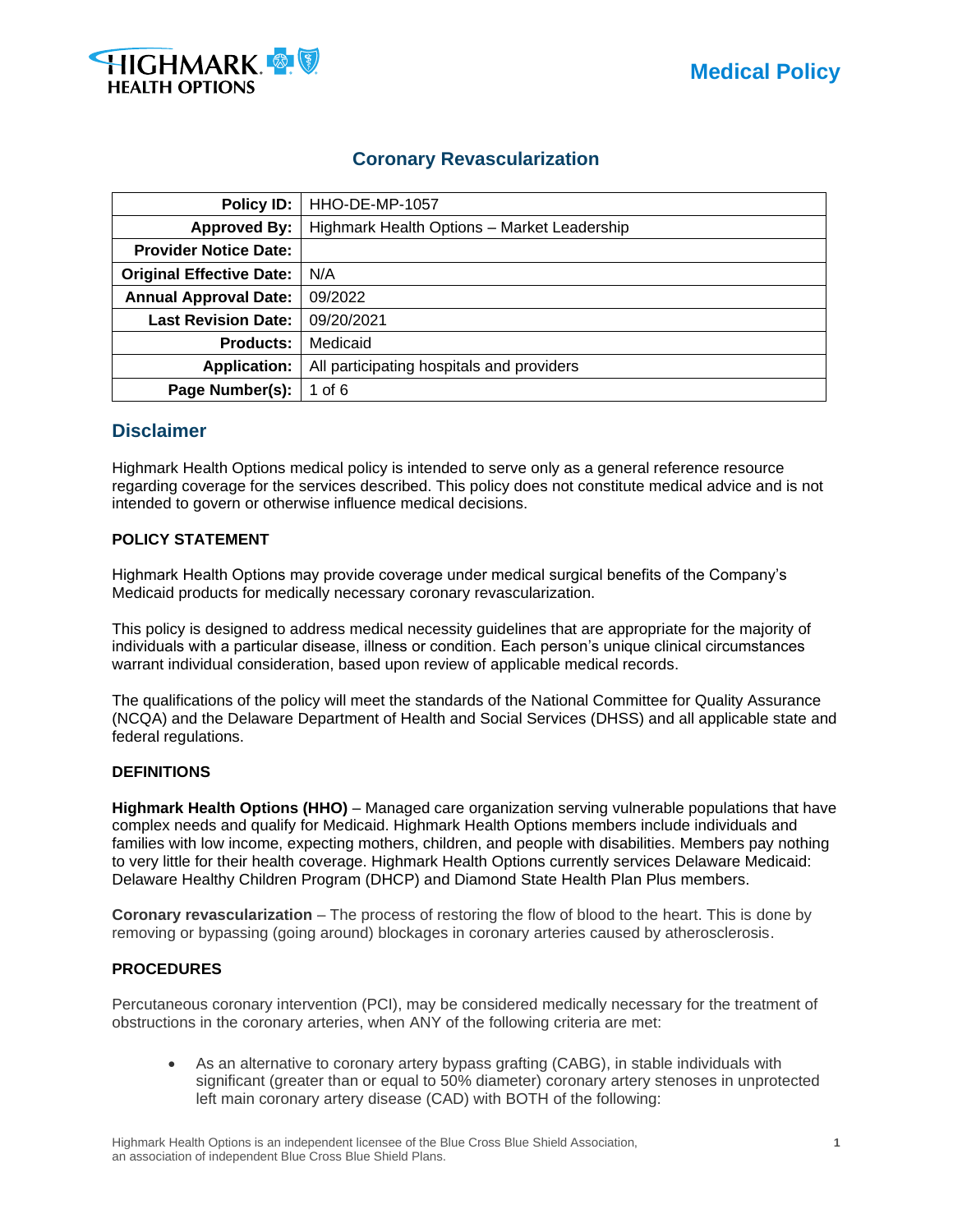



- $\circ$  Clinical characteristics that predict a significantly increased risk of adverse surgical outcomes from CABG; and
- $\circ$  Anatomic conditions associated with a low risk of procedural complications and a high likelihood of good long-term outcome.

OR

- Symptomatic individuals with one (1) or more significant (greater than or equal to 70% diameter) coronary artery stenoses when amenable to revascularization and with NYHA class II, III or IV angina refractory to maximal medical therapy; or
- Symptomatic individuals with one (1) or more significant (greater than or equal to 70% diameter) coronary artery stenoses (either a native coronary artery or bypassed graft vessel)\* with history of previous CABG, and with NYHA class II, III or IV angina refractory to maximal medical therapy; or
- Symptomatic individuals with one (1) or more intermediate (50% to 69% diameter) coronary artery stenoses with an abnormal coronary flow assessment or appropriate imaging of less than or equal to 0.80, and with NYHA class II, III or IV angina refractory to maximal medical therapy.

Cardiac catheterization and pre/post-injections for angiographic studies are eligible for separate payment in accordance with multiple surgery guidelines.

Open transmyocardial laser revascularization may be considered medically necessary for individuals with NYHA class III or IV angina, who are not candidates for CABG surgery or PCI surgery who meet ALL of the following criteria:

- Documentation of reversible ischemia; and
- Left ventricular ejection fraction greater than 30%; and
- No evidence of recent myocardial infarction or unstable angina within the last 21 days; and
- No severe comorbid illness such as chronic obstructive pulmonary disease (COPD); and
- Presence of NYHA class III or IV angina refractory to medical management.

Open transmyocardial laser revascularization may be considered medically necessary as an adjunct to CABG in those individuals with documented areas of ischemic myocardium that are not amenable to surgical revascularization.

Open transmyocardial laser revascularization procedures not meeting the criteria as indicated in this policy is considered not medically necessary.

Ergonovine testing is reported in conjunction with a cardiac catheterization only the cardiac catheterization may be considered medically necessary. Ergonovine testing is considered an integral part of the cardiac catheterization. It is not eligible as a distinct and separate service.

If ergonovine testing is reported on the same day as cardiac catheterization, and the charges are itemized, combine the charges and pay only the cardiac catheterization. Payment for the cardiac catheterization performed on the same date of service includes the allowance for the ergonovine testing.

The following procedures are considered experimental/investigational and, therefore, noncovered. Scientific evidence does not support the use of these procedures; there is insufficient evidence to conclude that these techniques provide comparable outcomes to conventional treatments.

- Percutaneous transmyocardial laser revascularization
- MIDCAB surgery, that includes the use of robotics not performed under direct visualization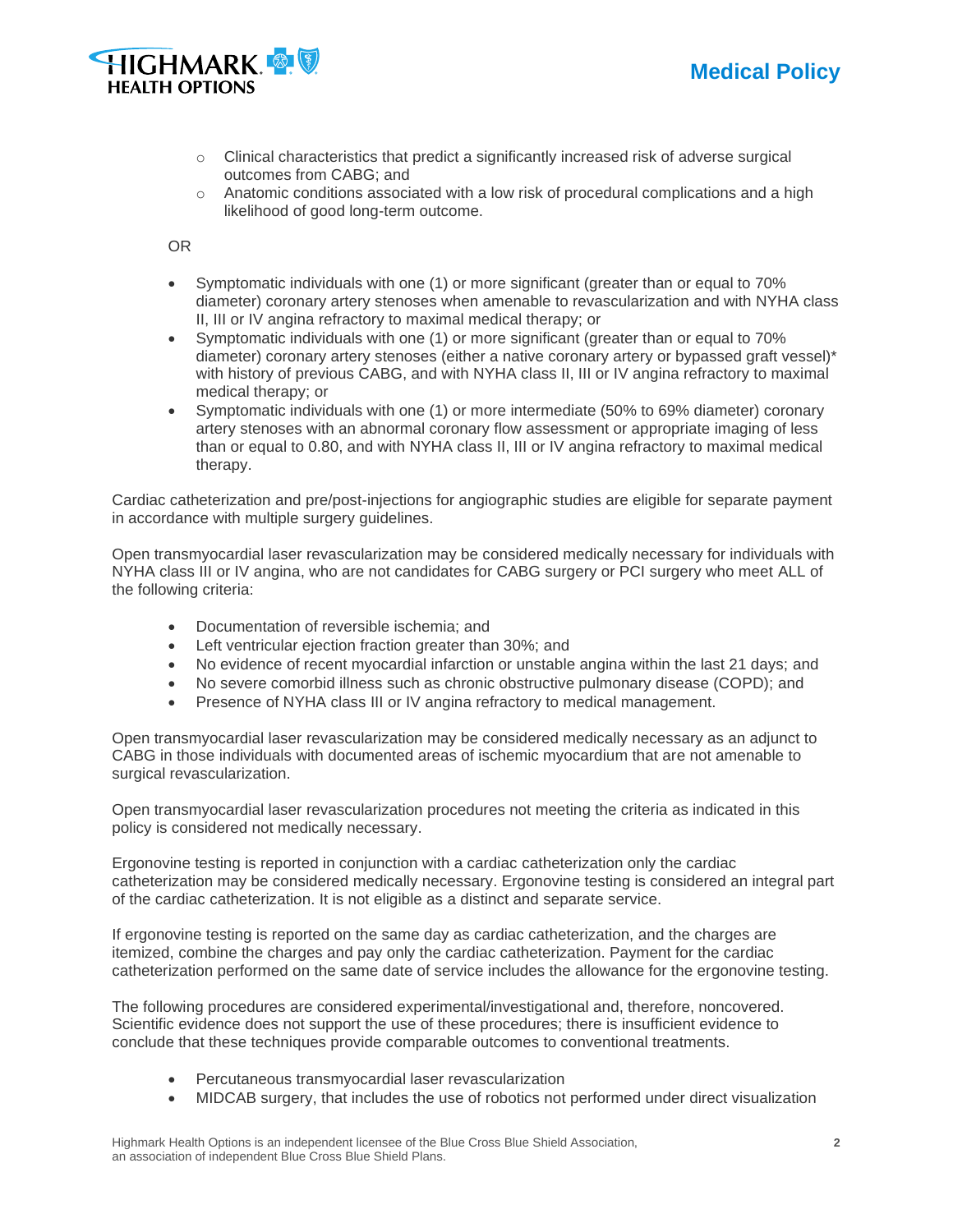

#### **Post-payment Audit Statement**

The medical record must include documentation that reflects the medical necessity criteria and is subject to audit by Highmark Health Options at any time pursuant to the terms of your provider agreement.

#### **Place of Service**

Coronary revascularization not meeting the criteria as indicated in this policy is considered experimental/investigational and therefore, noncovered. because the safety and/or effectiveness of this service cannot be established by the available published peer-reviewed literature.

The cardiac procedures outlined in the above policy is typically an outpatient procedure which is only eligible for coverage as an inpatient procedure in special circumstances, including, but not limited to, the presence of a comorbid condition that would require monitoring in a more controlled environment such as the inpatient setting. is typically an outpatient procedure which is only eligible for coverage as an inpatient procedure in special circumstances, including, but not limited to, the presence of a comorbid condition that would require monitoring in a more controlled environment such as the inpatient setting.

#### **CODING REQUIREMENTS**

| <b>CPT code</b> | <b>Description</b>                                                                                                                                                                                                                                                                                                                                                               |  |  |
|-----------------|----------------------------------------------------------------------------------------------------------------------------------------------------------------------------------------------------------------------------------------------------------------------------------------------------------------------------------------------------------------------------------|--|--|
| 92920           | Percutaneous transluminal coronary angioplasty; single major coronary artery or<br>branch.                                                                                                                                                                                                                                                                                       |  |  |
| 92921           | Percutaneous transluminal coronary angioplasty; each additional branch of major<br>coronary artery (list separately in addition to code for primary procedure.                                                                                                                                                                                                                   |  |  |
| 92924           | Percutaneous transluminal coronary atherectomy, with coronary angioplasty when<br>performed; single major coronary artery or branch.                                                                                                                                                                                                                                             |  |  |
| 92925           | Percutaneous transluminal coronary atherectomy, with coronary angioplasty when<br>performed; each additional branch of a major coronary artery (list separately in<br>addition to code for primary procedure).                                                                                                                                                                   |  |  |
| 92928           | Percutaneous transcatheter placement of intracoronary stent(s), with coronary<br>angioplasty when performed; single major coronary artery or branch.                                                                                                                                                                                                                             |  |  |
| 92929           | Percutaneous transcatheter placement of intracoronary stent(s), with coronary<br>angioplasty when performed; each additional branch of a major coronary artery (list<br>separately in addition to code for primary procedure).                                                                                                                                                   |  |  |
| 92933           | Percutaneous transluminal coronary atherectomy; with intracoronary stent, with<br>coronary angioplasty when performed; single major coronary artery or branch.                                                                                                                                                                                                                   |  |  |
| 92934           | Percutaneous transluminal coronary atherectomy; with intracoronary stent, with<br>coronary angioplasty when performed; each additional branch of a major coronary<br>artery (list separately in addition to code for primary procedure).                                                                                                                                         |  |  |
| 92937           | Percutaneous transluminal revascularization of or through coronary artery bypass<br>graft (internal mammary, free arterial, venous), any combination of intracoronary<br>stent, atherectomy and angioplasty, including distal protection when performed, single<br>vessel.                                                                                                       |  |  |
| 92938           | Percutaneous transluminal revascularization of or through coronary artery bypass<br>graft (internal mammary, free arterial, venous), any combination of intracoronary<br>stent, atherectomy and angioplasty, including distal protection when performed; each<br>additional branch subtended by the bypass graft (list separately in addition to code for<br>primary procedure). |  |  |
| 92941           | Percutaneous transluminal revascularization of acute total/subtotal occlusion during<br>acute myocardial infarction, coronary artery or coronary artery bypass graft, any                                                                                                                                                                                                        |  |  |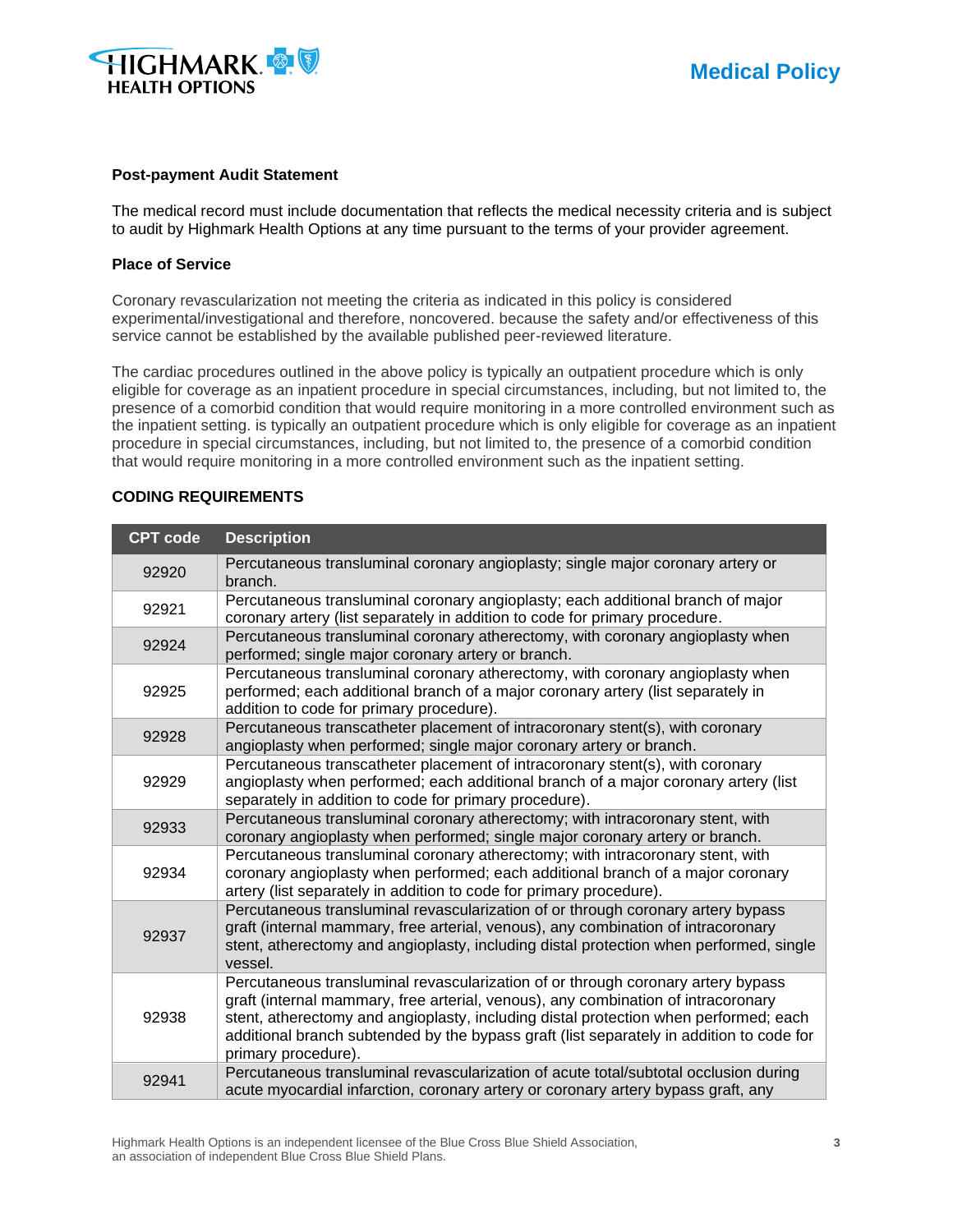



|       | combination of intracoronary stent, atherectomy and angioplasty, including aspiration<br>thrombectomy when performed, single vessel.                                                                                                                                                                                                                                                                                                            |  |
|-------|-------------------------------------------------------------------------------------------------------------------------------------------------------------------------------------------------------------------------------------------------------------------------------------------------------------------------------------------------------------------------------------------------------------------------------------------------|--|
| 92943 | Percutaneous transluminal revascularization of chronic total occlusion, coronary<br>artery, coronary artery branch, or coronary artery bypass graft, any combination of<br>intracoronary stent, atherectomy and angioplasty; single vessel.                                                                                                                                                                                                     |  |
| 92944 | Percutaneous transluminal revascularization of chronic total occlusion, coronary<br>artery, coronary artery branch, or coronary artery bypass graft, any combination of<br>intracoronary stent, atherectomy and angioplasty; each additional coronary artery,<br>coronary artery branch, or bypass graft (list separately in addition to code for primary<br>procedure).                                                                        |  |
| 33140 | Transmyocardial laser revascularization, by thoracotomy (separate procedure).                                                                                                                                                                                                                                                                                                                                                                   |  |
| 33141 | Transmyocardial laser revascularization, by thoracotomy; performed at the time of<br>other open cardiac procedure(s) (list separately in addition to code for primary<br>procedure).                                                                                                                                                                                                                                                            |  |
| 33210 | Insertion or replacement of temporary transvenous single chamber cardiac electrode<br>or pacemaker catheter (separate procedure).                                                                                                                                                                                                                                                                                                               |  |
| 33211 | Insertion or replacement of temporary transvenous dual chamber pacing electrodes<br>(separate procedure).                                                                                                                                                                                                                                                                                                                                       |  |
| 93024 | Ergonovine provocation test.                                                                                                                                                                                                                                                                                                                                                                                                                    |  |
| 93451 | Right heart catheterization including measurement(s) of oxygen saturation and<br>cardiac output, when performed.                                                                                                                                                                                                                                                                                                                                |  |
| 93452 | Left heart catherization including intraprocedural injections(s) for left ventriculography,<br>imaging supervision and interpretation, when performed.                                                                                                                                                                                                                                                                                          |  |
| 93453 | Combined right and left heart catheterization including intraprocedural injections(s) for<br>left ventriculography, imaging supervision and interpretation, when performed.                                                                                                                                                                                                                                                                     |  |
| 93456 | Catheter placement in coronary artery(s) for coronary angiography, including<br>intraprocedural injection(s) for coronary angiography, imaging supervision and<br>interpretation; with right heart catheterization.                                                                                                                                                                                                                             |  |
| 93457 | Catheter placement in coronary artery(s) for coronary angiography, including<br>intraprocedural injection(s) for coronary angiography, imaging supervision and<br>interpretation; with catheter placement(s) in bypass graft(s) (internal mammary, free<br>arterial, venous grafts) including intraprocedural injection(s) for bypass graft<br>angiography and right heart catheterization.                                                     |  |
| 93458 | Catheter placement in coronary artery(s) for coronary angiography, including<br>intraprocedural injection(s) for coronary angiography, imaging supervision and<br>interpretation; with left heart catheterization including intraprocedural injection(s) for<br>left ventriculography, when performed.                                                                                                                                          |  |
| 93459 | Catheter placement in coronary artery(s) for coronary angiography, including<br>intraprocedural injection(s) for coronary angiography, imaging supervision and<br>interpretation; with left heart catheterization including intraprocedural injection(s) for<br>left ventriculography, when performed, catheter placement(s) in bypass graft(s)<br>(internal mammary, free arterial, venous grafts) with bypass graft angiography.              |  |
| 93460 | Catheter placement in coronary artery(s) for coronary angiography, including<br>intraprocedural injection(s) for coronary angiography, imaging supervision and<br>interpretation; with right and left heart catheterization including intraprocedural<br>injection(s) for left ventriculography, when performed.                                                                                                                                |  |
| 93461 | Catheter placement in coronary artery(s) for coronary angiography, including<br>intraprocedural injection(s) for coronary angiography, imaging supervision and<br>interpretation; with right and left heart catheterization including intraprocedural<br>injection(s) for left ventriculography, when performed, catheter placement(s) in bypass<br>graft(s) (internal mammary, free arterial, venous grafts) with bypass graft<br>angiography. |  |

Highmark Health Options is an independent licensee of the Blue Cross Blue Shield Association, **4** an association of independent Blue Cross Blue Shield Plans.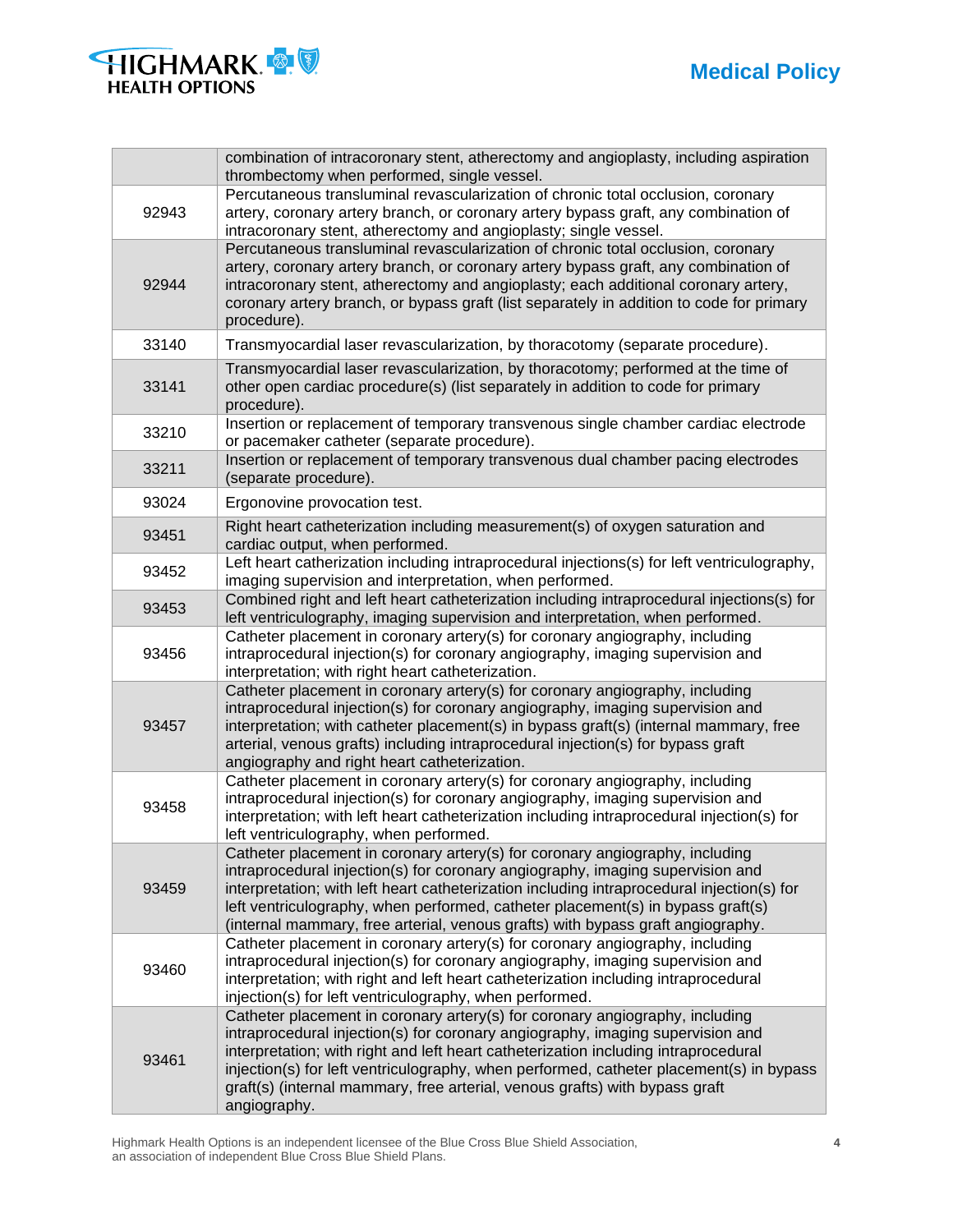



| 93462 | Left heart catheterization by transseptal puncture through intact septum or by<br>transapical puncture (list separately in addition to code for primary procedure).                                             |  |
|-------|-----------------------------------------------------------------------------------------------------------------------------------------------------------------------------------------------------------------|--|
| 93530 | Right heart catheterization, for congenital cardiac anomalies.                                                                                                                                                  |  |
| 93531 | Combined right heart catheterization and retrograde left heart catheterization, for<br>congenital cardiac anomalies.                                                                                            |  |
| 93532 | Combined right heart catheterization and transseptal left heart catheterization through<br>intact septum with or without retrograde left heart catheterization for congenital<br>cardiac anomalies.             |  |
| 93533 | Combined right heart catheterization and transseptal left heart catheterization through<br>existing septal opening, with or without retrograde left heart catheterization, for<br>congenital cardiac anomalies. |  |
| 33999 | Unlisted procedure, cardiac surgery.                                                                                                                                                                            |  |

# **Covered Diagnosis Codes for Procedure Codes: 33140, 33141**

| I20.1 | 120.8 | 12000<br>◡<br>140.J | I25.9 |  |
|-------|-------|---------------------|-------|--|

# **REIMBURSEMENT**

Participating facilities will be reimbursed per their Highmark Health Options contract.

# **POLICY SOURCES**

# **New York Heart Association (NYHA) Classification of Heart Failure**

| Class I   | No limitation of physical activity. Ordinary physical activity does not cause undue<br>breathlessness, fatigue, or palpitations.                                    |
|-----------|---------------------------------------------------------------------------------------------------------------------------------------------------------------------|
| Class II  | Slight limitation of physical activity. Comfortable at rest, but ordinary physical<br>activity results in undue breathlessness, fatigue, or palpitations.           |
| Class III | Marked limitation of physical activity. Comfortable at rest, but less than ordinary<br>physical activity results in undue breathlessness, fatigue, or palpitations. |
| Class IV  | Unable to carry on any physical activity without discomfort. Symptoms at rest can<br>be present. If any physical activity is undertaken, discomfort is increased.   |

# **References**

InterQual® Level of Care Criteria 2019. Acute Care Adult. McKesson Health Solutions, LLC.

Toyota T. Culprit Vessel-Only vs. Staged multivessel percutaneous coronary intervention strategies in patients with multivessel coronary artery disease undergoing primary percutaneous coronary intervention for ST-segment elevation myocardial infarction. Circ J. 2016;80:371-378.

Testa L. Unprotected left main revascularization: Percutaneous coronary intervention versus coronary artery bypass. An updated systematic review and meta-analysis of randomized controlled trials. PLOS. 2017:1-12.